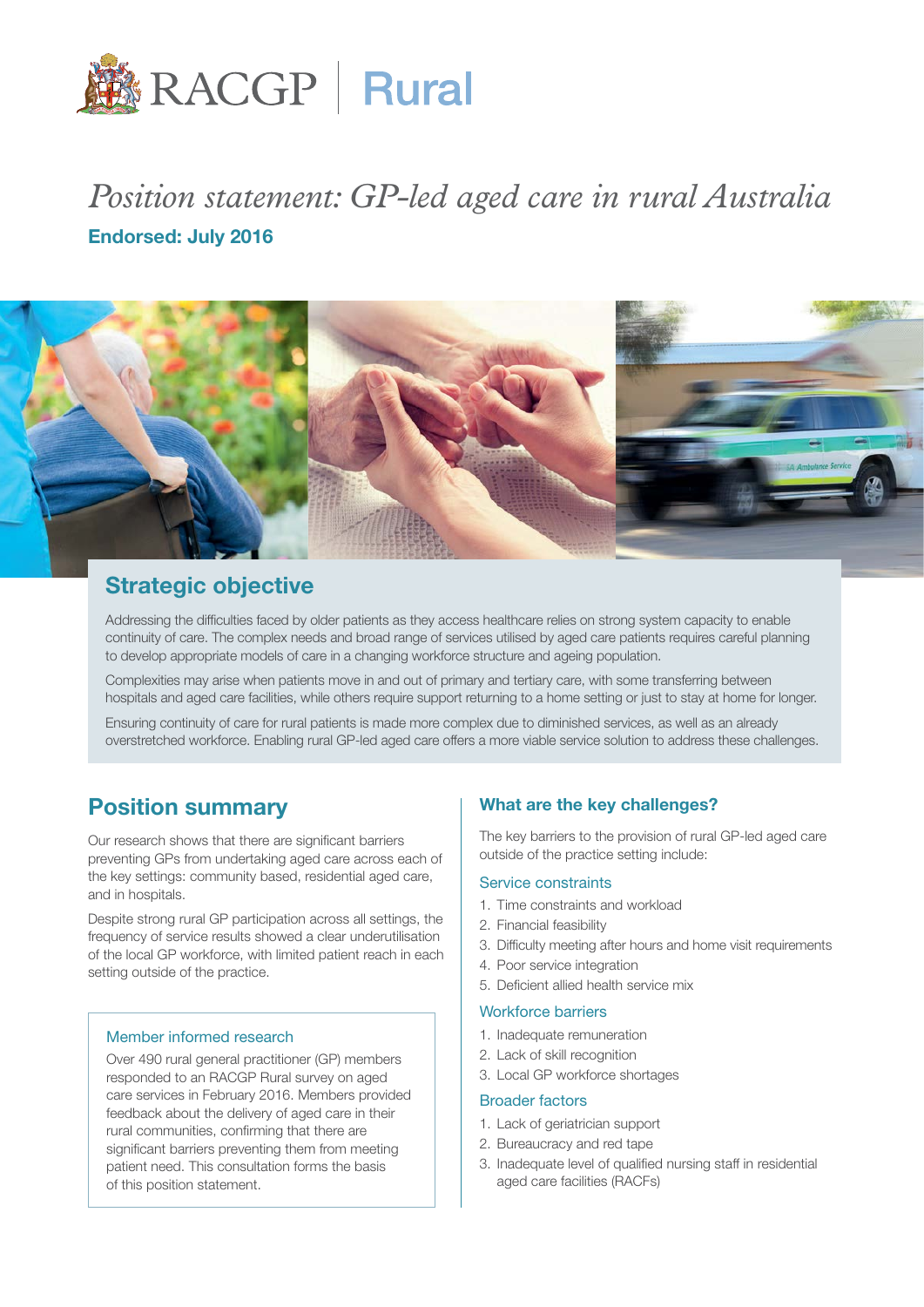# Rural GP-led models of care

Rural GPs need targeted incentives to increase their capacity to work outside of the practice. Participation barriers which limit more frequent care across settings clearly show that priority must be given to policies designed to increase capacity beyond the practice.

Expanded targeted incentives are required to support rural GPs to provide this care, particularly at the community level (in-home visits) which help the patient stay at home longer. Rurally viable models of care are reliant on a commitment to continued funding at levels which can sustain these services to reduce reliance on in-reach services and hospitalisations.

One of Australia's biggest future health challenges lies in aged care. It is vital to plan now to target areas of critical need to meet the growing demand.

'Our research shows that the valuable work our rural GPs perform across the various aged care settings is limited by the time they can take away from in-practice work, and that they are not being renumerated for the bulk of this work. Reducing redundancies in the system and revising the fee structure for aged care work in different settings would reduce the workforce burden and hopefully stimulate more interest in this growing area of healthcare.'

#### Dr Ayman Shenouda, RACGP Rural Chair

# Policy solutions

Remuneration is key and this factored strongly in the 2016 RACGP Rural Aged Care Survey as a major barrier to participation outside of the practice. Examination of the fee structure by policy makers could turn one of the largest identified barriers to care into an enabler, by recognising and adequately compensating GPs for the complex care required in aged care across all settings.

# Remuneration barriers for rural GPs across settings

The following figures indicate the percentage of rural GPs who considered the identified aged care service elements to be non-remunerated.

Source: Rural Aged Care Survey, February 2016

#### Community setting

91% Advice to nursing staff (pain relief, clinical decisions)

90% Advice and discussion with family and nonprofessional carers



# Hospital setting

81% Advice to nursing staff (pain relief, clinical decisions)

81% Advice and discussion with family and nonprofessional carers

78% Printing scripts requested by pharmacies

74% Call from department of emergency medicine (DEM), emergency department (ED) or specialists for patient advice

# Policy solutions: Eight key measures

# 1. Workforce participation

More recognition around time commitment, currently nonremunerated or underfunded, for the provision of aged care work in these broader service contexts is important.

Addressing financial disincentives through extending Medicare Benefits Schedule (MBS) items to capture unpaid service elements, such as GPs doing a ward round, giving advice to nurses or undertaking family meetings, would improve service frequency across these settings and improve patient access and service capacity.

Utilising trainees, including medical students and interns, would provide early exposure, promote interest in the field of aged care and help to lift local workforce constraints.

# 2. Efficiency measures

Policy attention around efficiency measures to alleviate service burden would increase rural GP-led care and service capacity. Improved case management and coordination, for example, can be achieved through improved internet speeds in rural and remote RACFs and better access to computers with secure links to practice clinical information systems. The use of Secure Message Delivery (SMD) as the preferred method of electronic communication, rather than faxes that must be scanned into GPs' clinical information systems, would also provide for more efficient processes.

Attention should also be given to reducing the redundancy in non-remunerated system issues, such as the inability for many facilities to dispense from the facility medication charts, and the challenges of printing medication charts using the information already available within the GP Clinical Information System (CIS).